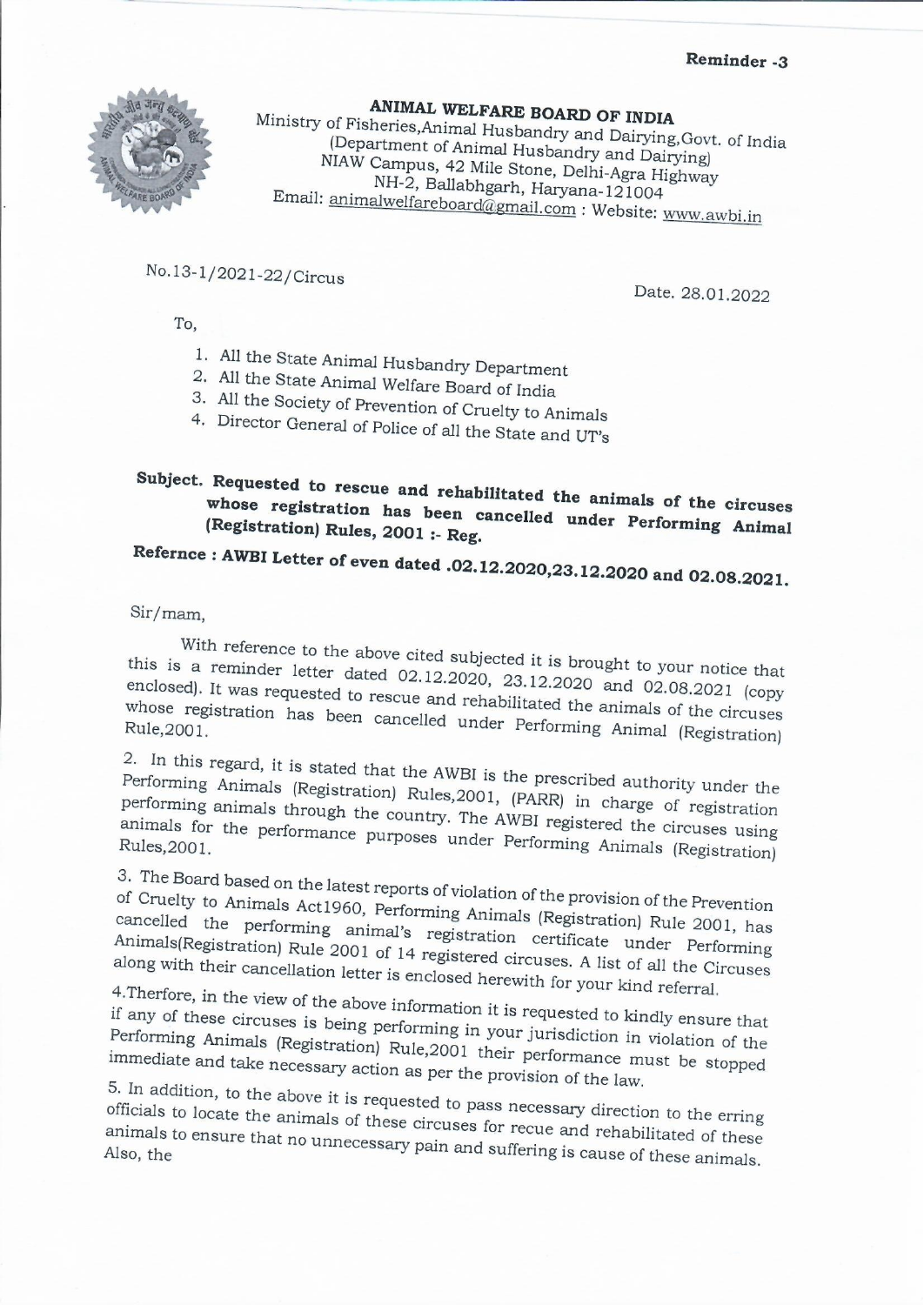action report in regard to these circuses shall be forwarded to the AWBI for further necessary actions.

Your Sincerely

(Dr.S.K Dutta) Secretary

Z

Enclosed : As above

Cc: For information

- 1. Chairman, AWBI
- 2. Mrs. Debolina Mitra, Assistant Commissioner, Department of Animal Husbandry and Dairying

ŧ.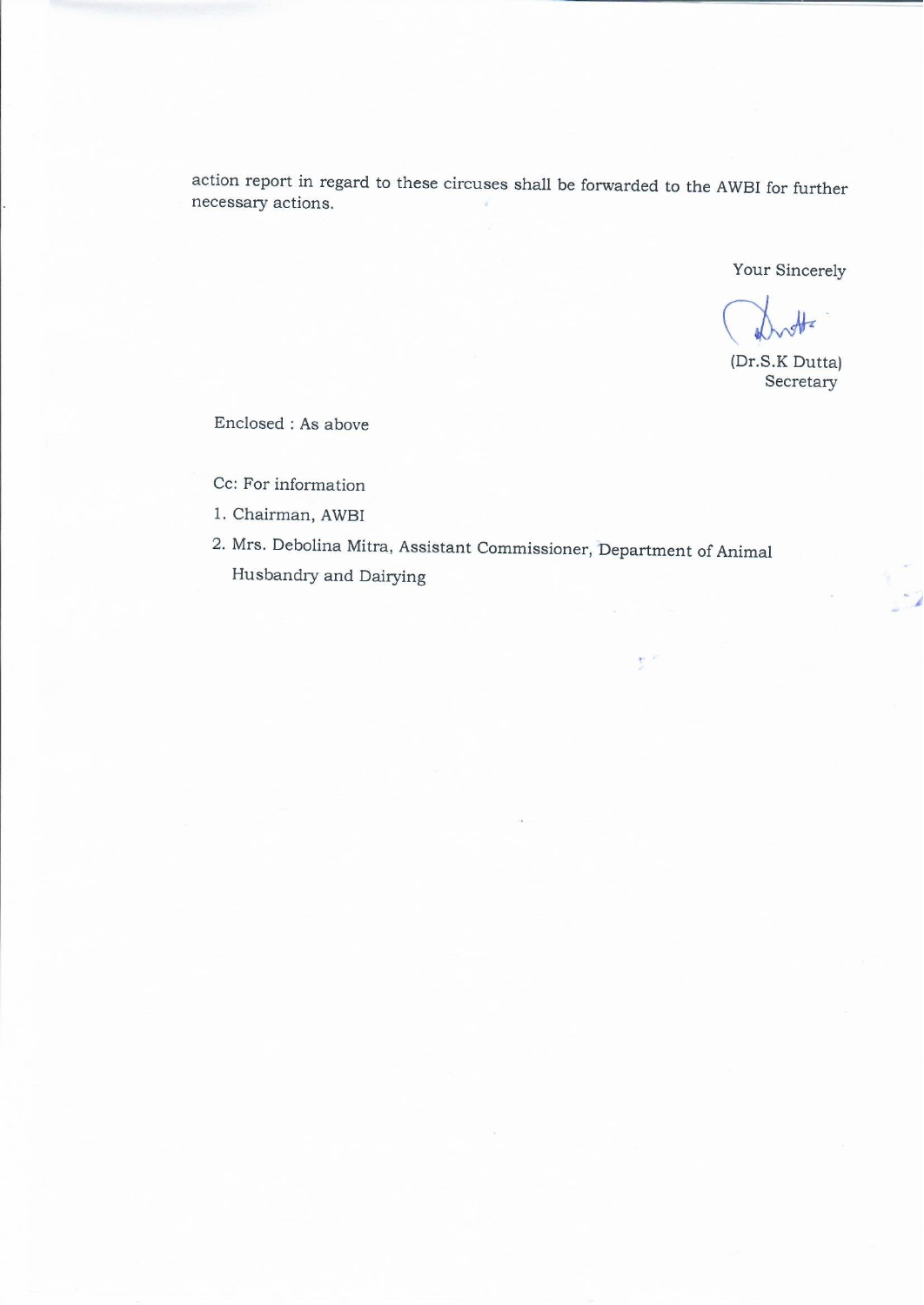| S. No.         | Name of the<br>Circus                                                                                                                     | No. of animals<br>as per PARC<br>with PARC<br>dated                                                                             | No. of animals as per<br>last monthly report<br>or inspection report                                                                            | Date of<br>Cancellation of<br>Circus |
|----------------|-------------------------------------------------------------------------------------------------------------------------------------------|---------------------------------------------------------------------------------------------------------------------------------|-------------------------------------------------------------------------------------------------------------------------------------------------|--------------------------------------|
| $\mathbf{1}$   | Nataraj<br>48/4A, B,<br>T.Road (South<br>Sinthee More),<br>Kolkatta-700<br>050                                                            | Registration Dt.<br>Elephant-4,<br>Horses -3, Dogs<br>-5, Camels -4,<br>Macaw -1,<br>Kockatoo -1<br>and<br>Hippopotamus<br>$-1$ | Elephant -3, Dog -10,<br>Camel -1, Macaw -1<br>as on 09.09.2017                                                                                 | 01.12.2020                           |
| $\overline{2}$ | Asiad<br>Prop.<br>Riyazuddin,<br>MIG 2/21, KDA<br>Colony, Near<br>Madina Mazjit,<br>Garg Vihar,<br>P.O. Jajmau,<br>Dist: Kanpur<br>208010 | Registration Dt.<br>20.06.2018<br>Horse-2, Dog-<br>12, Kakatu<br>(Parrot) -6,<br>Macaw<br>(Parrot)-4                            | Last Monthly Report<br><b>Asiad Circus letter</b><br>dt.15.03.2021(Horse-<br>02, Dogs-13, Kalkatu-<br>6, Macaw-4, Donkey 1)<br>Total Animal 26. | 01.12.2020                           |
| 3              | Rayman<br>Prop. Mr. Raza<br>Mohammad,<br>Elahi Talab<br>Maudaha, Dist:<br>Hamirpur,<br><b>Uttar Pradesh</b><br>210507                     | Registration<br>Dt.02.01.2019<br>Dog-10,<br>Kakatoo Parrot-<br>3, Macaw<br>Parrot-2 &<br>Horse-2                                | No Last Monthly<br>report received                                                                                                              | 01.12.2020                           |
| 4              | Great Golden<br>Circus<br>475/6,Sundar<br>Bhavan, 16th<br>Road, Khar,<br>Mumbai-52                                                        | <b>Registration Dt</b><br>28.09.2004<br>Elephant - 5,<br>Horses - 7, Dogs<br>- 7, Macaw - 4                                     | Elephant - 2, Horses -<br>6, Dogs - 11, Macaw<br>And Cockatoo -16 as<br>on 20.02.2020                                                           | 01.12.2020                           |
| 5              | Apollo<br>12A/153, Gali<br>No.6, Vijay,<br>Mohalla,<br>Jamulu Ka Bgh,<br>Maujpur, Delhi<br>$-53$                                          | <b>Registration Dt</b><br>05.05.2006<br>Elephant - 2,<br>Horse - 6, Dogs<br>- 11, Macow -<br>2, Kakatoo - 11                    | Elephant - 1, Horse -<br>6, Dogs - 5, Macow -<br>2, Kockatoo - 10,<br>Duck -1 as on<br>31.03.2014                                               | 01.12.2020                           |
| 6              | Great Royal<br>Circus<br>475/6, Sundar<br>Bhawan,<br>16th Road,<br>khar, Mumbai-<br>52                                                    | <b>Registration Dt</b><br>31.05.2005<br>Elephant-4,<br>Horses -4,<br>Cockatoo-9,<br>Macaw-2,<br>Camel-7, and<br>Dogs-15         | Horse-3, Cockatoo-8,<br>Macaw-2, Camel-3,<br>Emu-2 and Dog-5as<br>on 28.06.2016                                                                 | 29.12.2021                           |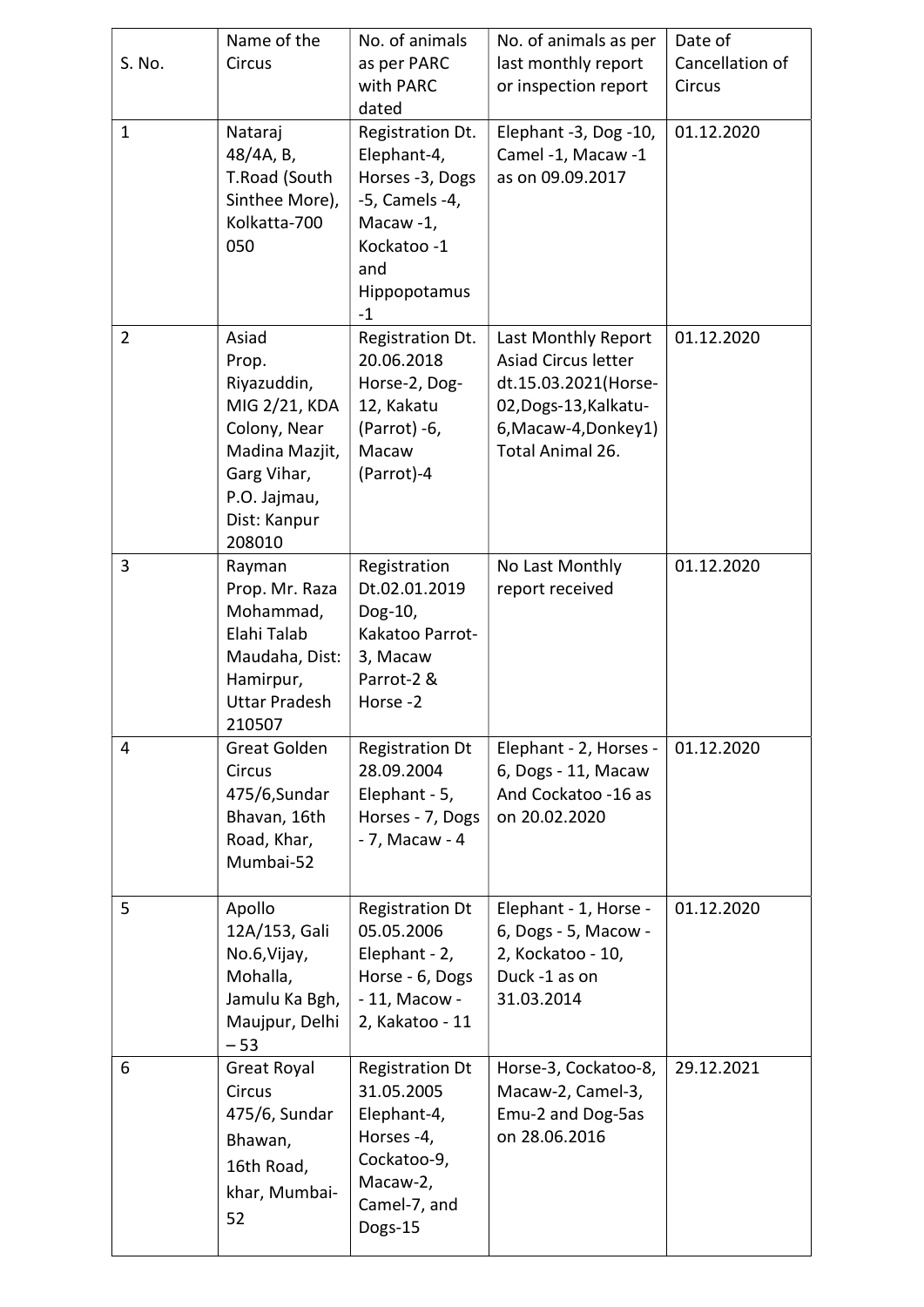| 7  | Famous<br>48, R.N.<br>Tagore Road,<br>Kolkata-700<br>076                                                      | <b>Registration Dt</b><br>28.11.2011<br>Elephant-2,<br>Horses -6,<br>Cockatoo-5,<br>Macaw-2 and<br>Dogs-7                                      | Elephant -4, Hippo -<br>1, Horse -5, Dog -6,<br>Cockatoo -2, Macaw<br>-3 as on 01.02.2016      | 13.01.2022 |
|----|---------------------------------------------------------------------------------------------------------------|------------------------------------------------------------------------------------------------------------------------------------------------|------------------------------------------------------------------------------------------------|------------|
| 8  | Weston<br>48, R.N.<br><b>Tagore Road</b><br>Kolkata-700<br>076                                                | <b>Registration Dt</b><br>12.07.2010<br>Elephant-2,<br>Horse -6, Dog -<br>7, Kockatoo -5,<br>Macaw-2                                           | Dog-7, Elephant-<br>2, Horse-6. Cockatoo-<br>5, Macao-2 as on<br>30.10.2010                    | 13.01.2022 |
| 9  | Rajmahal<br>$2/21$ , KDA<br>Colony,<br>Gangavihar,<br>Jajmau,<br>Kanpur, Uttar<br>Pradesh                     | <b>Registration Dt</b><br>17.08.2005<br>Elephant - 4,<br>Horse - 2, Dogs<br>- 18, Macow -<br>2, Kakattoo - 10                                  | 30.10.2012 as<br>on Horese -3,<br>Kockatoo -8,<br>Macaw $-4$ , Dog $-$<br>5.                   | 13.01.2022 |
| 10 | Kohinoor<br>50-B, Elliot<br>Road, Calcutta-<br>16, West<br>Bengal                                             | <b>Registration Dt</b><br>10.10.2005<br>Horse - $2$ ,<br>Elephant - 3,<br>Dogs - 28                                                            | Horse -3, Dog -9,<br>Macaw -2, Kockatoo<br>-7 as on 30.04.2019                                 | 13.01.2022 |
| 11 | <b>Olympic Circus</b><br>Golmuri Circus<br>Ground, P.O.<br>Golmumi,<br>Jamsherdpur -<br>831 003,<br>Jharkhand | <b>Registration Dt</b><br>14.06.2011<br>Elephant-3,<br>Horses -4, Dogs<br>-16, Camels -2,<br>Maccao-1 and<br>Cackatoo-5.                       | Dog-13, Elephant-<br>4, Horese-<br>4, Cockatoo-3,<br>Macao-4, Camel-2 as<br>on date 02.08.2016 | 13.01.2022 |
| 12 | Amar<br>Chakorath,<br>Kulam,<br>Kozhikode<br>Kerala                                                           | <b>Registration Dt</b><br>13.05.2004<br>Elephant - 4,<br>Horses - 6, Dogs<br>$-12$ , Hipp $-1$ ,<br>Camels - 4,<br>Parrots - 10,<br>$Bull - 1$ | Horse -7, Camel -3,<br>Parrot -4, Macaw -1,<br>Dog-11 as on<br>14.06.2018                      | 13.01.2022 |
| 13 | Ajanta<br>89/3, Ripon St,<br>Kolkatta-16                                                                      | <b>Registration Dt</b><br>05.03.2009<br>$Dog - 9$ ,<br>Elephant - 4,<br>Horse - 5,<br>Cockatoo - 7,<br>Macao - 2                               | Last Report<br>03.01.2020 ( Horse-<br>03, Dogs-09, Macow-<br>02, Cocokatoo-07)                 | 17.01.2022 |